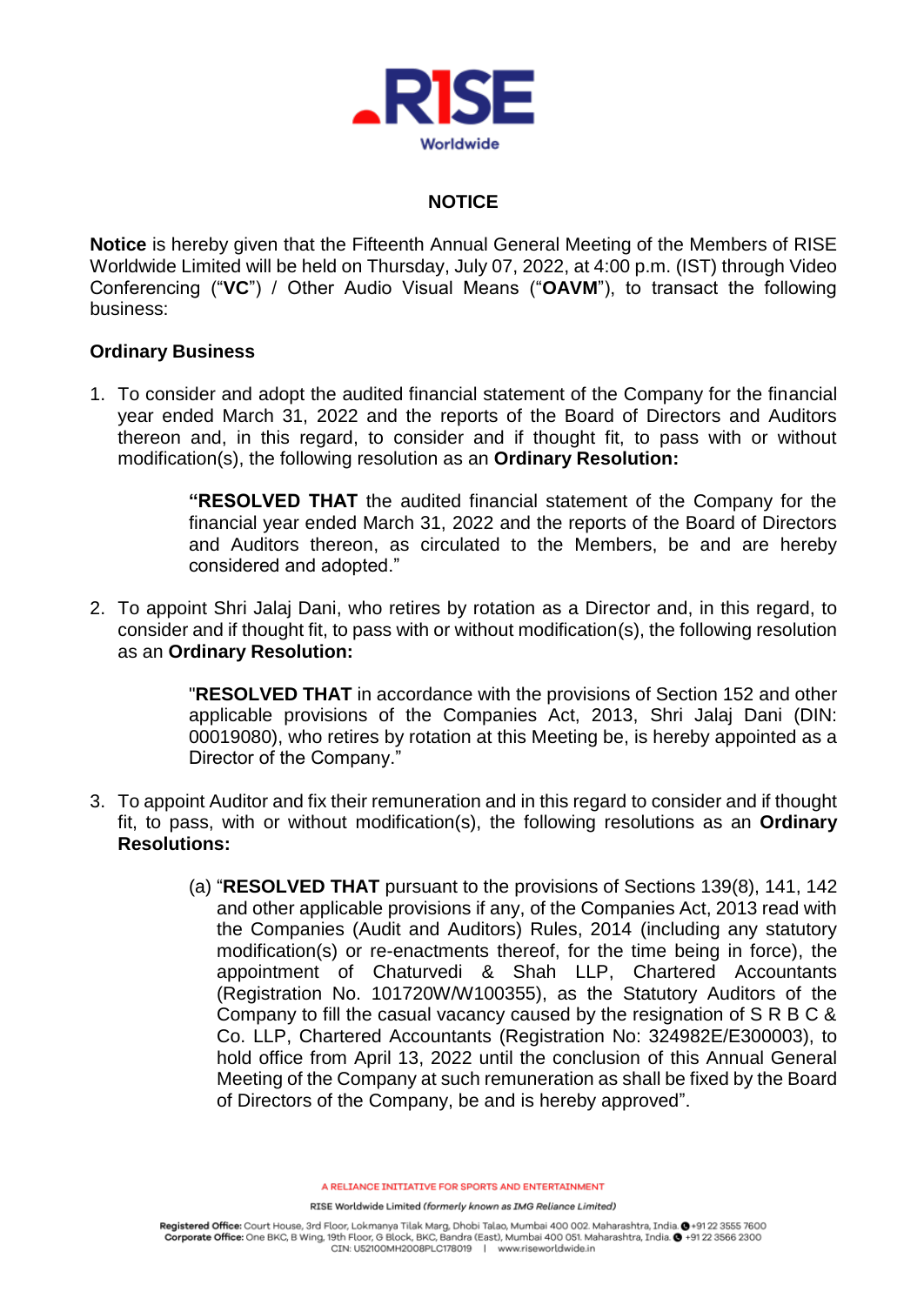

(b) "**RESOLVED THAT** pursuant to the provisions of Sections 139, 141, 142 and other applicable provisions, if any, of the Companies Act, 2013 read with the Companies (Audit and Auditors) Rules, 2014 (including any statutory modification(s) or re-enactment(s) thereof, for the time being in force), Chaturvedi & Shah LLP, Chartered Accountants (Registration No. 101720W/W100355), be and are hereby appointed as the Statutory Auditors of the Company for a term of 5 (five) consecutive years from the conclusion of this Annual General Meeting till the conclusion of the 20<sup>th</sup> (twentieth) Annual General Meeting, at such remuneration as shall be fixed by the Board of Directors of the Company."

#### **By Order of the Board of Directors**

**Mariyappan M B Company Secretary**

Place: Mumbai Date: June 15, 2022

A RELIANCE INITIATIVE FOR SPORTS AND ENTERTAINMENT

RISE Worldwide Limited (formerly known as IMG Reliance Limited)

Registered Office: Court House, 3rd Floor, Lokmanya Tilak Marg, Dhobi Talao, Mumbai 400 002. Maharashtra, India. @+91 22 3555 7600 Corporate Office: One BKC, B Wing, 19th Floor, G Block, BKC, Bandra (East), Mumbai 400 051. Maharashtra, India. @ +91 22 3566 2300 CIN: U52100MH2008PLC178019 | www.riseworldwide.in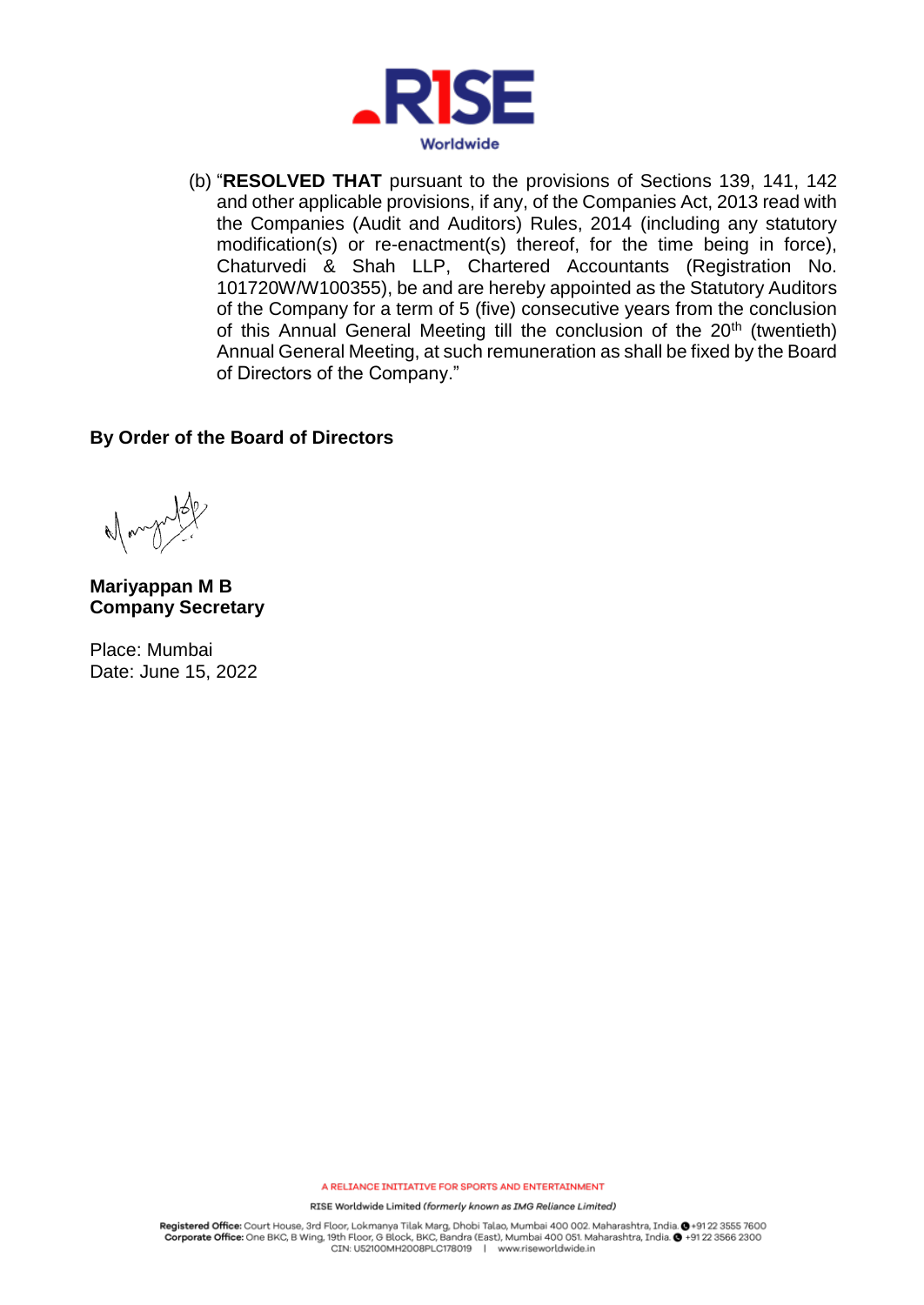

#### **Notes:**

- 1. The Ministry of Corporate Affairs ("**MCA**") has, vide its circular dated May 05, 2022 read together with circulars dated April 08, 2020, May 05, 2020, January 13, 2021<br>and December 14, 2021 (collectively referred to as "MCA Circulars"), permitted and December 14, 2021 (collectively referred to as "MCA convening the Annual General Meeting (**"AGM"/"Meeting"**) through Video Conferencing ("**VC**") / Other Audio-Visual Means ("**OAVM**"), without the physical presence of the Members at a common venue. In accordance with the MCA Circulars and applicable provisions of the Companies Act, 2013 ("**the Act**") read with Rules made thereunder, the AGM of the Company is being held through VC/OAVM and notice to all the Members is being given only through e-mails registered with the Company The deemed venue for the AGM shall be the Registered Office of the Company. Detailed instructions to attend, participate and vote at the Meeting through VC is attached as **Annexure 1.**
- 2. Generally, a member entitled to attend and vote at the meeting is entitled to appoint a proxy to attend and vote on his/her behalf on poll at the meeting and a proxy need not be a member of the Company. Since this AGM is being held through VC/OAVM pursuant to the MCA Circulars, physical attendance of Members has been dispensed with. Accordingly, the facility for appointment of proxies by the Members will not be available for the AGM and hence, the Proxy Form and attendance slip are not annexed hereto.
- 3. Since the Meeting will be held through VC/OAVM the route map of the venue of the AGM is not annexed hereto.
- 4. Corporate members intending to authorize their representative(s) to attend the Meeting are requested to send to the Company vide an email at the designated email address provided in **Annexure 1**, a certified true copy of the relevant Board Resolution authorizing their representative(s) to attend and vote on their behalf at the Meeting before the commencement of the Meeting.
- 5. Members / Representative(s) attending the Meeting through VC/OAVM shall be reckoned for the purpose of quorum under Section 103 of the Act.
- 6. The Register of Directors and Key Managerial Personnel and their Shareholding, maintained under Section 170 of the Act, the Register of Contracts or Arrangements in which Directors are interested, maintained under Section 189 of the Act and the relevant documents referred to in the Notice will be available electronically for inspection by the Members during the Meeting. Members seeking to inspect through e-mode is required to notify the authorized representative of the Company on or before July 07, 2022 through email at [mariyappan.mb@ril.com.](mailto:mariyappan.mb@ril.com)
- 7. In case of joint holders attending the Meeting, only such joint holder who is higher in the order of names will be entitled to vote at the Meeting.

A RELIANCE INITIATIVE FOR SPORTS AND ENTERTAINMENT

RISE Worldwide Limited (formerly known as IMG Reliance Limited)

Registered Office: Court House, 3rd Floor, Lokmanya Tilak Marg, Dhobi Talao, Mumbai 400 002. Maharashtra, India. @ +91 22 3555 7600 Corporate Office: One BKC, B Wing, 19th Floor, G Block, BKC, Bandra (East), Mumbai 400 051. Maharashtra, India. @ +91 22 3566 2300 CIN: U52100MH2008PLC178019 | www.riseworldwide.in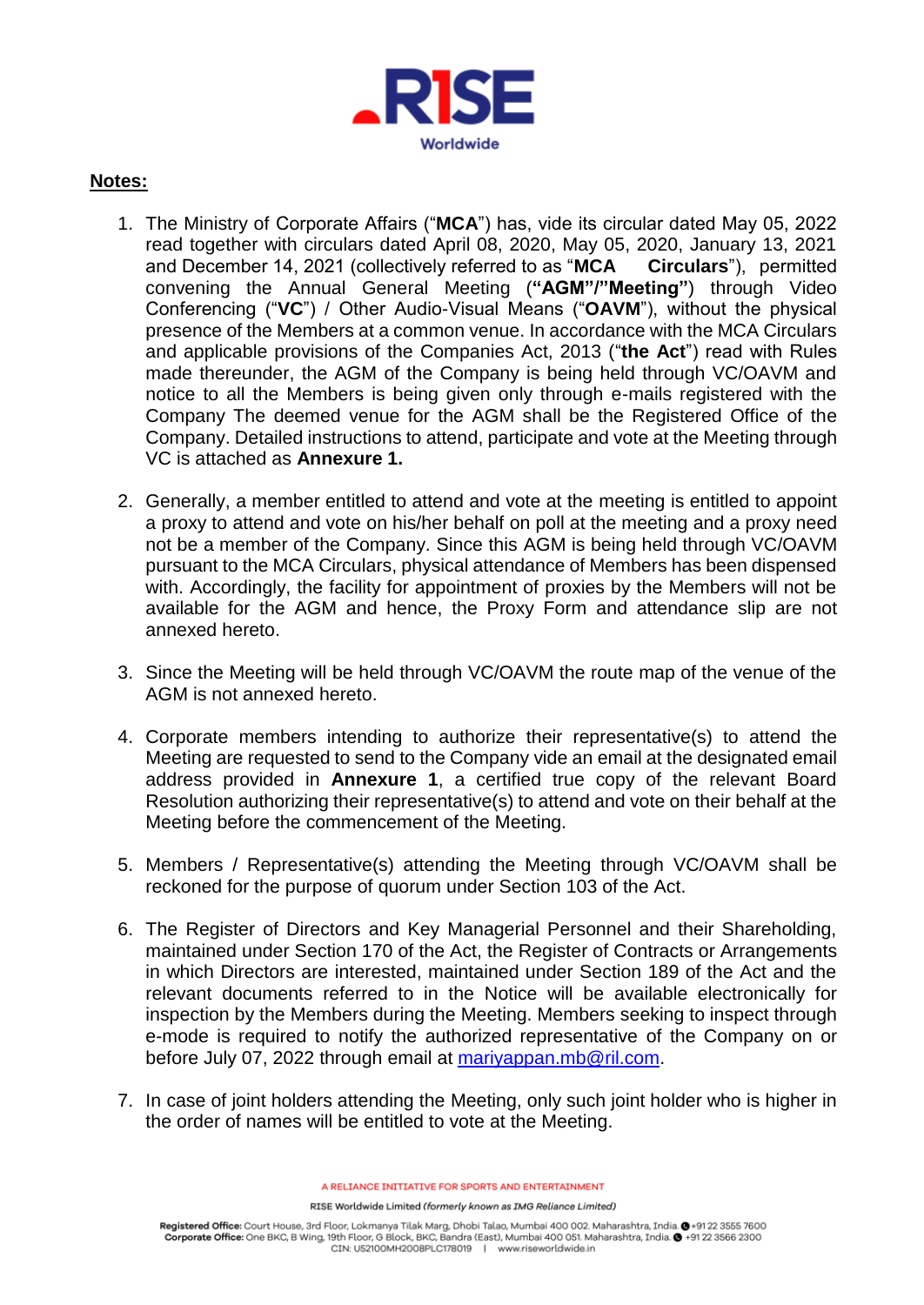

8. In terms of the provisions of Section 152 of the Act, Shri Jalaj Dani, (DIN: 00019080), Director, retires by rotation at the Meeting.

The Nomination and Remuneration Committee and Board of Directors of the Company commends his re-appointment.

Shri Jalaj Dani is interested in the Ordinary Resolution set out at Item No. 2 of the Notice with regard to his appointment. Save and except the above, none of the Directors of the Company / Key Managerial Personnel of the Company / their relatives/ relatives of Shri Jalaj Dani are in any way, concerned or interested, financially or otherwise, in the Ordinary Business set out under Item Nos. 1 and 2 of the Notice.

Details of Shri Jalaj Dani, as required to be provided pursuant to the provisions of the Secretarial Standard on General Meetings ("SS-2"), issued by the Institute of Company Secretaries of India and approved by the Central Government are provided herein below:

| <b>Particulars</b>                                                    | Shri Jalaj Dani                                                                                                                                                                                                                                                                                                                                                                                                                                                                                                                                                                                                                                                                                          |  |
|-----------------------------------------------------------------------|----------------------------------------------------------------------------------------------------------------------------------------------------------------------------------------------------------------------------------------------------------------------------------------------------------------------------------------------------------------------------------------------------------------------------------------------------------------------------------------------------------------------------------------------------------------------------------------------------------------------------------------------------------------------------------------------------------|--|
| Age                                                                   | 52 years                                                                                                                                                                                                                                                                                                                                                                                                                                                                                                                                                                                                                                                                                                 |  |
| Qualification                                                         | Chemical Engineering at the University of<br><b>Wisconsin-Madison USA</b>                                                                                                                                                                                                                                                                                                                                                                                                                                                                                                                                                                                                                                |  |
| <b>Experience</b>                                                     | Shri.Jalaj Dani is a seasoned professional<br>serving as the Director of Reliance Foundation<br>(RF) and Chairman and Board Member of<br>Addverb Technologies Limited. He serves as the<br>Chairperson of IIM Trichy for strategic guidance.<br>He also serves as an Independent Director on<br>the Boards of HDFC and Havells. He is also<br>a Member/President on various Government<br>bodies. He brings with himself over 2 decades of<br>rich experience at Asian Paints in various<br>capacities.<br>He also Led<br>Paints'<br>Asian<br>International Business and was the chief<br>architect of its blistering expansion<br>in.<br>international markets through organic and<br>inorganic growth. |  |
| Conditions<br><b>Terms</b><br>and<br>of<br>Appointment/Re-appointment | As per the resolution passed<br>the<br>by<br>shareholders at the Annual General Meeting<br>held on August 14, 2019, Shri Jalaj Dani was<br>appointed as a Non-executive Director of the<br>Company liable to retire by rotation                                                                                                                                                                                                                                                                                                                                                                                                                                                                          |  |
| Remuneration last drawn                                               | Rs.40,000 (Sitting Fees for attending the Board,                                                                                                                                                                                                                                                                                                                                                                                                                                                                                                                                                                                                                                                         |  |

A RELIANCE INITIATIVE FOR SPORTS AND ENTERTAINMENT

RISE Worldwide Limited (formerly known as IMG Reliance Limited)

Registered Office: Court House, 3rd Floor, Lokmanya Tilak Marg, Dhobi Talao, Mumbai 400 002. Maharashtra, India. @ +91 22 3555 7600 Corporate Office: One BKC, B Wing, 19th Floor, G Block, BKC, Bandra (East), Mumbai 400 051. Maharashtra, India. @ +91 22 3566 2300 CIN: U52100MH2008PLC178019 | www.riseworldwide.in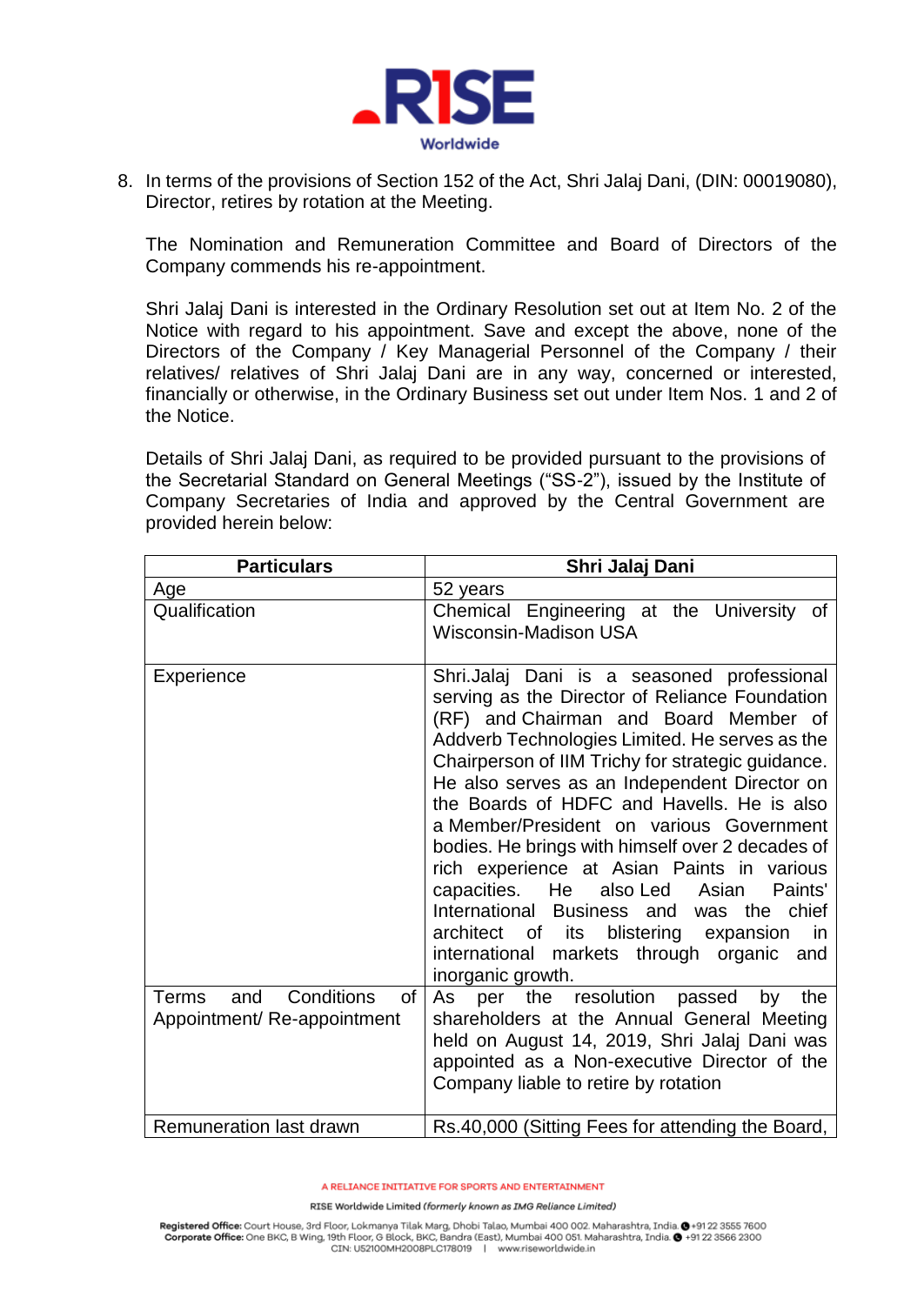

|                                                                               | Committee, Nomination<br>Audit<br>Remuneration Committee and Corporate Social<br>Responsibility Committee meetings during the | and               |  |  |
|-------------------------------------------------------------------------------|-------------------------------------------------------------------------------------------------------------------------------|-------------------|--|--|
|                                                                               | Financial Year 2021-22)                                                                                                       |                   |  |  |
| Remuneration Proposed to be                                                   | Sitting Fees as approved to be paid for attending                                                                             |                   |  |  |
| paid                                                                          | Board and its Committee meetings                                                                                              |                   |  |  |
| Date of first appointment on the                                              | December 5, 2018                                                                                                              |                   |  |  |
| <b>Board</b>                                                                  |                                                                                                                               |                   |  |  |
| Shareholding in the Company                                                   | Nil                                                                                                                           |                   |  |  |
| Relationship<br>with<br>other                                                 | Nil                                                                                                                           |                   |  |  |
| Directors/Key<br>Managerial                                                   |                                                                                                                               |                   |  |  |
| Personnel                                                                     |                                                                                                                               |                   |  |  |
| Number of meetings of<br>the                                                  | $\overline{4}$                                                                                                                |                   |  |  |
| Board attended during<br>the                                                  |                                                                                                                               |                   |  |  |
| financial year (2021-22)                                                      |                                                                                                                               |                   |  |  |
| Directorships of other Boards as<br>on March 31, 2022                         | 1. Cronus Merchandise LLP                                                                                                     |                   |  |  |
|                                                                               | 2. Havells India Limited                                                                                                      |                   |  |  |
|                                                                               | 3. Housing Development<br><b>Corporation Limited</b>                                                                          | Finance           |  |  |
|                                                                               | 4. Gujarat Organics Limited                                                                                                   |                   |  |  |
|                                                                               | 5. Haish Holding And Trading Company<br><b>Private Limited</b>                                                                |                   |  |  |
|                                                                               | 6. Hitech Specialities Solutions Limited                                                                                      |                   |  |  |
|                                                                               | 7. Fourth Frontier Technologies Private<br>Limited                                                                            |                   |  |  |
|                                                                               | 8. S C Dani Research Foundation Private                                                                                       |                   |  |  |
|                                                                               | Limited                                                                                                                       |                   |  |  |
|                                                                               | 9. Paints And Coatings Skill Council<br>10. Addverb Technologies Private Limited<br>11. Pratham Education Foundation          |                   |  |  |
|                                                                               |                                                                                                                               |                   |  |  |
|                                                                               |                                                                                                                               |                   |  |  |
|                                                                               | 12. Piramal<br>Foundation                                                                                                     | For<br>Education  |  |  |
|                                                                               | Leadership                                                                                                                    |                   |  |  |
|                                                                               | Foundation<br>13. Reliance                                                                                                    | Institution<br>0f |  |  |
|                                                                               | <b>Education And Research</b>                                                                                                 |                   |  |  |
|                                                                               | 14. Piramal Foundation<br>15. Reliance Foundation                                                                             |                   |  |  |
|                                                                               |                                                                                                                               |                   |  |  |
|                                                                               | 16. Sportscom Industry Confederation                                                                                          |                   |  |  |
| Membership/Chairmanship of Committees of other Boards as on March 31,<br>2022 |                                                                                                                               |                   |  |  |
| <b>Name of the Company</b>                                                    | Name of the                                                                                                                   | Member /          |  |  |
|                                                                               | <b>Committee</b>                                                                                                              | <b>Chairman</b>   |  |  |
| <b>RISE Worldwide Limited</b>                                                 | <b>Audit Committee</b>                                                                                                        | Chairman          |  |  |

RISE Worldwide Limited (formerly known as IMG Reliance Limited)

Registered Office: Court House, 3rd Floor, Lokmanya Tilak Marg, Dhobi Talao, Mumbai 400 002. Maharashtra, India. @ +91 22 3555 7600<br>Corporate Office: One BKC, B Wing, 19th Floor, G Block, BKC, Bandra (East), Mumbai 400 051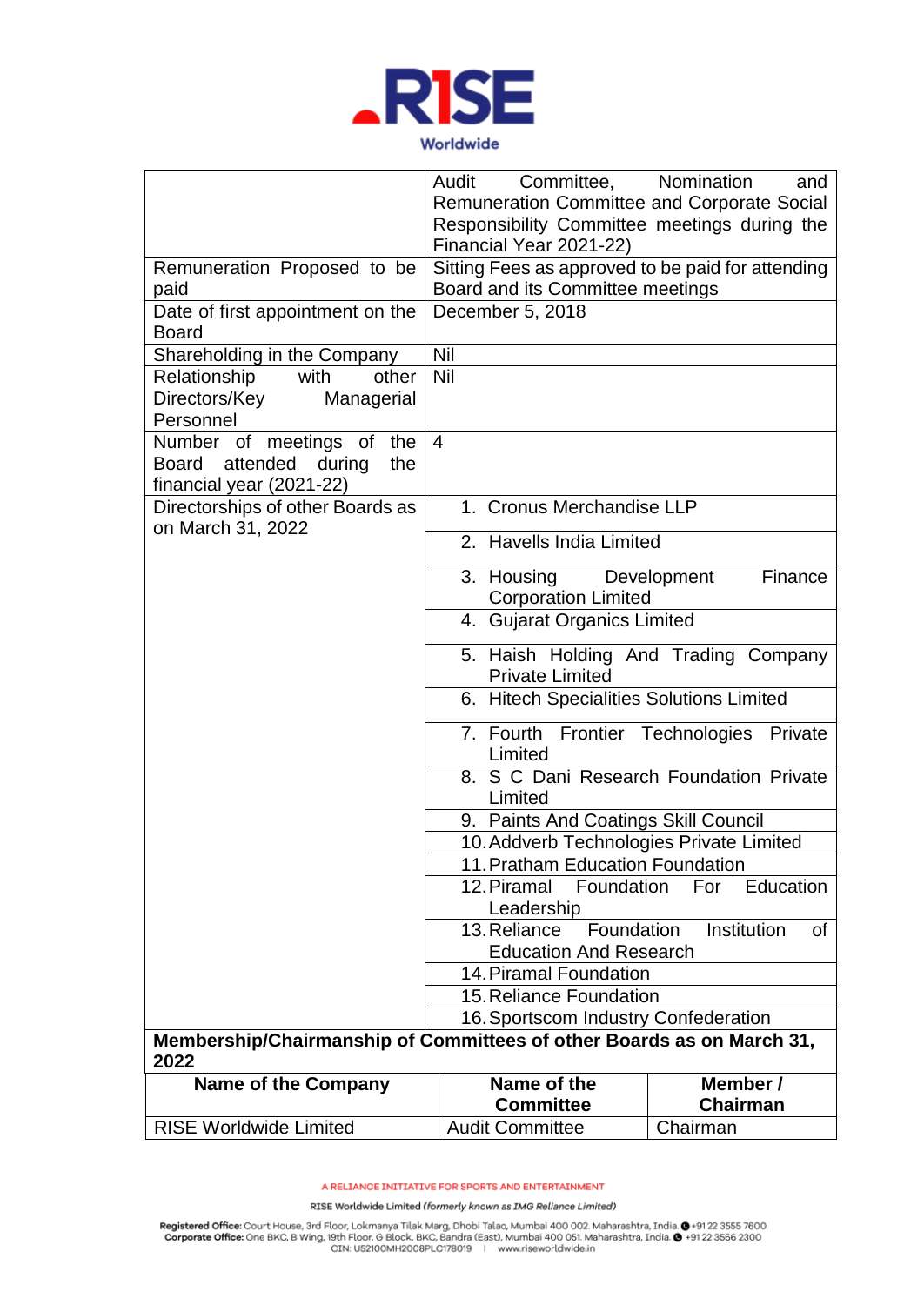

|                                     | Nomination and                 | Member   |
|-------------------------------------|--------------------------------|----------|
|                                     | Remuneration                   |          |
|                                     | Committee (NRC)                |          |
|                                     | <b>Corporate Social</b>        | Chairman |
|                                     | Responsibility                 |          |
|                                     | Committee (CSR)                |          |
| <b>Housing Development Finance</b>  | <b>Audit &amp; Governance</b>  | Chairman |
| <b>Corporation Limited</b>          | Committee                      |          |
|                                     | <b>Stakeholders</b>            | Chairman |
|                                     | Relationship                   |          |
|                                     | Committee                      |          |
|                                     | <b>Corporate Social</b>        | Member   |
|                                     | Responsibility                 |          |
|                                     | Committee                      |          |
|                                     | <b>Directors Committee</b>     | Member   |
|                                     | <b>IT Strategy Committee</b>   | Member   |
|                                     | Nomination and                 | Member   |
|                                     | Remuneration                   |          |
|                                     | Committee                      |          |
|                                     | <b>Wilful Defaulter Review</b> | Member   |
|                                     | Committee                      |          |
| <b>Havells India Limited</b>        | <b>Stakeholders</b>            | Member   |
|                                     | Relationship/                  |          |
|                                     | <b>Grievance Redressal</b>     |          |
|                                     | Committee                      |          |
| <b>Pratham Education Foundation</b> | <b>Audit Committee</b>         | Member   |
|                                     | <b>Corporate Social</b>        | Member   |
|                                     | Responsibility                 |          |
|                                     | Committee                      |          |
|                                     | Strategic Partnership          | Chairman |
|                                     | <b>Sub Committee</b>           |          |
| <b>IIM Tiruchirapalli</b>           | Nomination and                 | Chairman |
|                                     | Remuneration                   |          |
|                                     | Committee                      |          |
| <b>Fit India Movement</b>           | <b>Advisory Committee</b>      | Member   |
| <b>Havells India Movement</b>       | <b>Corporate Social</b>        | Chairman |
|                                     | Responsibility                 |          |
|                                     | Committee                      |          |
|                                     | <b>Enterprises Risk</b>        | Chairman |
|                                     | Committee                      |          |
|                                     |                                |          |

9. The Board of Directors at its meeting held on April 12, 2022 has appointed Chaturvedi & Shah LLP, Chartered Accountants as the Statutory Auditor of the Company effective from April 13, 2022 to fill the casual vacancy caused by the resignation of S R B C & Co LLP, Chartered Accountants and recommended the

A RELIANCE INITIATIVE FOR SPORTS AND ENTERTAINMENT

RISE Worldwide Limited (formerly known as IMG Reliance Limited)

Registered Office: Court House, 3rd Floor, Lokmanya Tilak Marg, Dhobi Talao, Mumbai 400 002. Maharashtra, India. @ +91 22 3555 7600<br>Corporate Office: One BKC, B Wing, 19th Floor, G Block, BKC, Bandra (East), Mumbai 400 051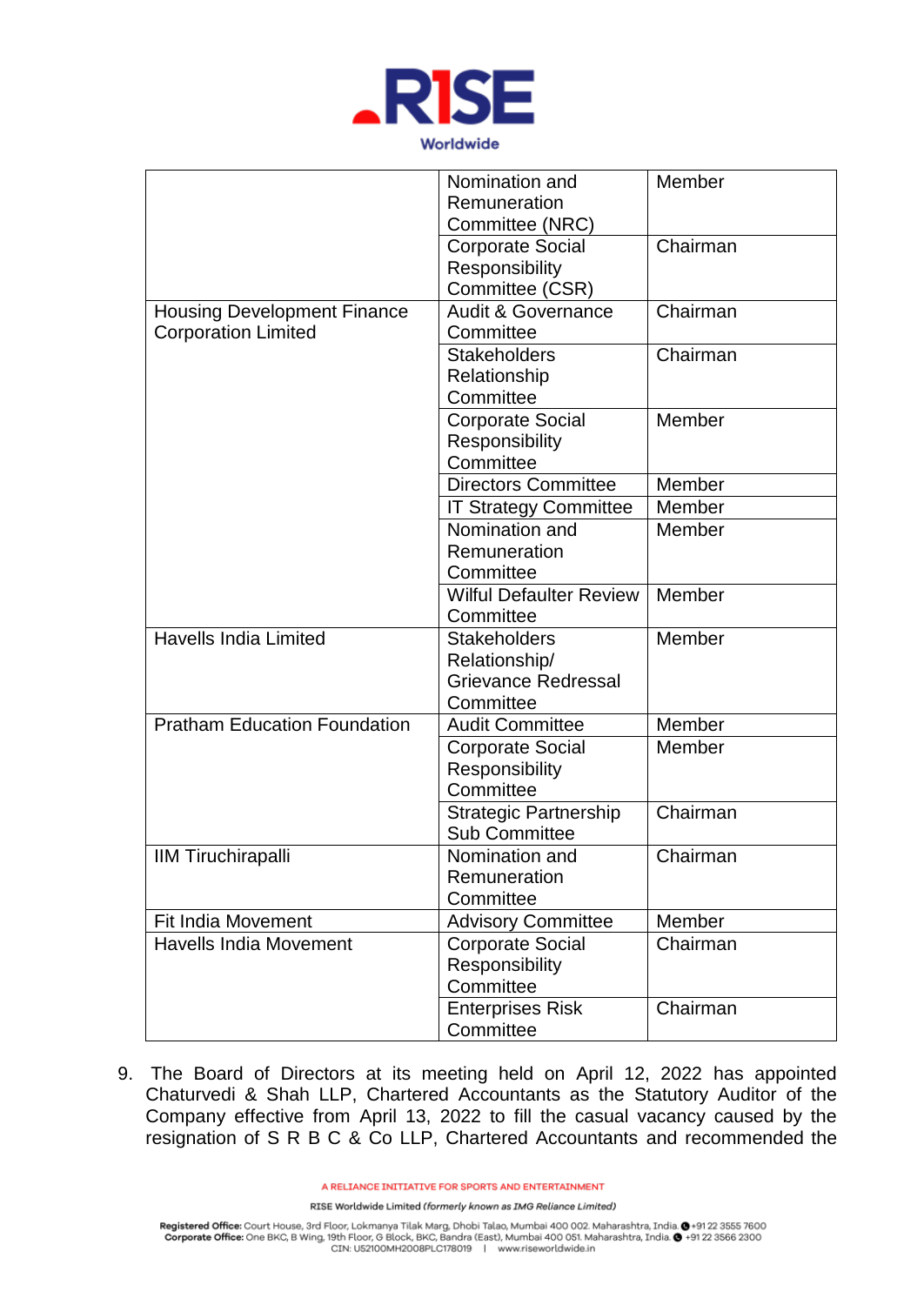

same to the Members for their approval. Chaturvedi & Shah LLP shall hold office till the conclusion of this Meeting at such remuneration as shall be fixed by the Board of Directors of the Company.

Keeping in view, the requirements set out in the Act, the Board of Directors of the Company has also recommended the appointment of Chaturvedi & Shah LLP, Chartered Accountants as Statutory Auditor of the Company for a first term of 5 (five) consecutive years from the conclusion of this Meeting till the conclusion of twentieth AGM at such remuneration as shall be fixed by the Board of Directors of the Company.

Chaturvedi & Shah LLP, Chartered Accountants have consented to and confirmed that their appointment, if made, would be within the limits specified under Section  $141(3)(g)$  of the Act. They have also confirmed that they are not disqualified to be appointed as Statutory Auditor in terms of the provisions of Sections 139(1), 141(2) and 141(3) of the Act and the Companies (Audit and Auditors) Rules, 2014.

The Board commends the Ordinary Resolutions set out at Item No. 3 of the Notice for approval by the Members. None of the Directors / Key Managerial Personnel / their relatives are, in any way, concerned or interested, financially or otherwise, in the resolutions set out at Item No. 3 of the Notice that relates to appointment of Statutory Auditor of the Company.

#### **By Order of the Board of Directors**

**Mariyappan M B Company Secretary**

Place: Mumbai Date: June 15, 2022

A RELIANCE INITIATIVE FOR SPORTS AND ENTERTAINMENT

RISE Worldwide Limited (formerly known as IMG Reliance Limited)

Registered Office: Court House, 3rd Floor, Lokmanya Tilak Marg, Dhobi Talao, Mumbai 400 002. Maharashtra, India. @ +91 22 3555 7600 Corporate Office: One BKC, B Wing, 19th Floor, G Block, BKC, Bandra (East), Mumbai 400 051. Maharashtra, India. @ +91 22 3566 2300 CIN: US2100MH2008PLC178019 | www.riseworldwide.in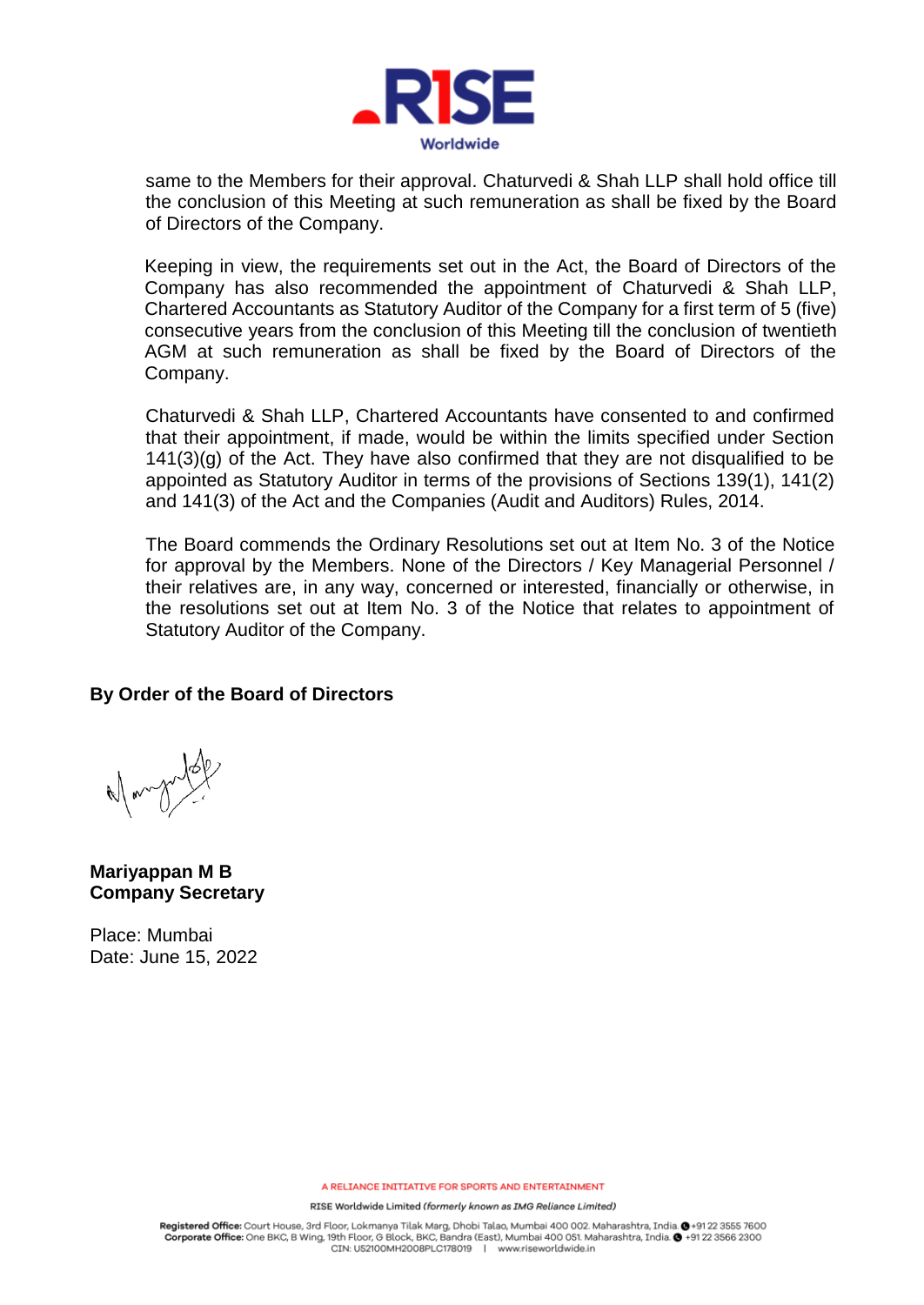

### **Annexure 1**

Members are requested to note the following in accordance with the MCA Circulars:

1. The Annual General Meeting ("Meeting") through video-conference would be conducted through "Microsoft Teams" which enables two-way audio and video conference. Members are requested to join the Meeting using the following link:

Click here to join the [meeting](https://teams.microsoft.com/l/meetup-join/19%3ameeting_YTRkYTk3ZDAtZWI2Ni00Mzg2LTkxMDctOWVmZjUxOTkwODU1%40thread.v2/0?context=%7b%22Tid%22%3a%22fe1d95a9-4ce1-41a5-8eab-6dd43aa26d9f%22%2c%22Oid%22%3a%2272a76307-196c-4d69-ace5-0a695d43c08e%22%7d)

Detailed instructions on installing Microsoft Teams is attached as **Annexure 2.**

- 2. The link to join the Meeting shall be active from 3:45 PM onwards on the day of the Meeting.
- 3. E-mail address of the Authorised Representative of the Company, Shri. Mariyappan M B i.e. [mariyappan.mb@ril.com](mailto:mariyappan.mb@ril.com) is designated for correspondences / voting and all other purposes related to the Meeting.
- 4. In the event of demand for poll at the Meeting, Members shall send their votes by email from their email address which is registered with the Company/Depository Participant(s) and shall only be sent to the designated email address mentioned in point no. 3 above.
- 5. For any assistance before or during the Meeting, members may contact Shri. Mariyappan M B at +91 9967470055.

RISE Worldwide Limited (formerly known as IMG Reliance Limited)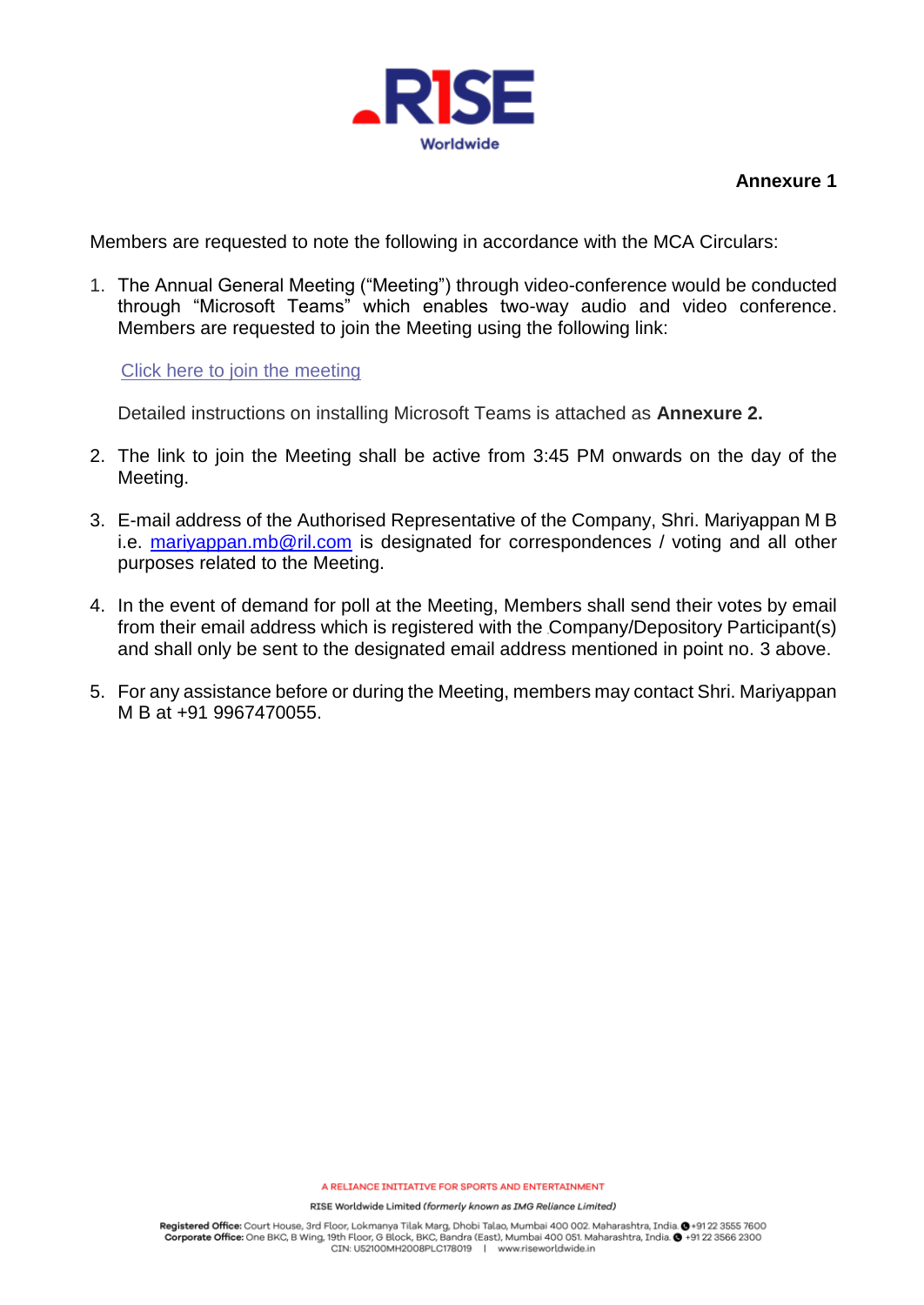

### **Annexure 2**

- 1. Members would have received an email from the Company to participate in the Meeting through Video Conference (VC) on your email address registered with the Company/Depository Participant(s).
- 2. In case you already have Microsoft Teams installed on your Laptop / Computer / iPad / Mobile Phone, click on "Join Microsoft Teams Meeting" option from the email. You will connect to the Meeting.
- 3. In case you do not have Microsoft Teams installed on your Laptop / Computer / iPad / Mobile Phone, please follow the below given procedure.

# **Option 1**

For participating through **Windows / Apple powered Laptops / Computer devices**:

Open the email invitation using Google Chrome browser

 $\downarrow$ Simply click on "**Join Microsoft Teams Meeting**" option from the email invitation / your calendar events.

 $\downarrow$ A new Browser window would open. Select "**Join on the web instead".** Once you reach to the "**Enter Name**" prompt, enter your name and click "**Join as a Guest"** 

You will enter the Meeting. Make sure you start your camera and the microphone may be kept on "Mute" when not speaking.

 $\downarrow$ 

# **Option 2**

For installing Microsoft Teams App on your **iPad / apple devices / iPad / Android devices**:

Click on "**Join Microsoft Teams Meeting"** from the email invitation/calendar events

 $\downarrow$ System will prompt you to download Microsoft Teams  $\downarrow$ 

Download and Install Microsoft Teams. Please do not try to login.

A RELIANCE INITIATIVE FOR SPORTS AND ENTERTAINMENT

RISE Worldwide Limited (formerly known as IMG Reliance Limited)

Registered Office: Court House, 3rd Floor, Lokmanya Tilak Marg, Dhobi Talao, Mumbai 400 002. Maharashtra, India. @+91 22 3555 7600 Corporate Office: One BKC, B Wing, 19th Floor, G Block, BKC, Bandra (East), Mumbai 400 051. Maharashtra, India. @ +91 22 3566 2300 CIN: U52100MH2008PLC178019 | www.riseworldwide.in